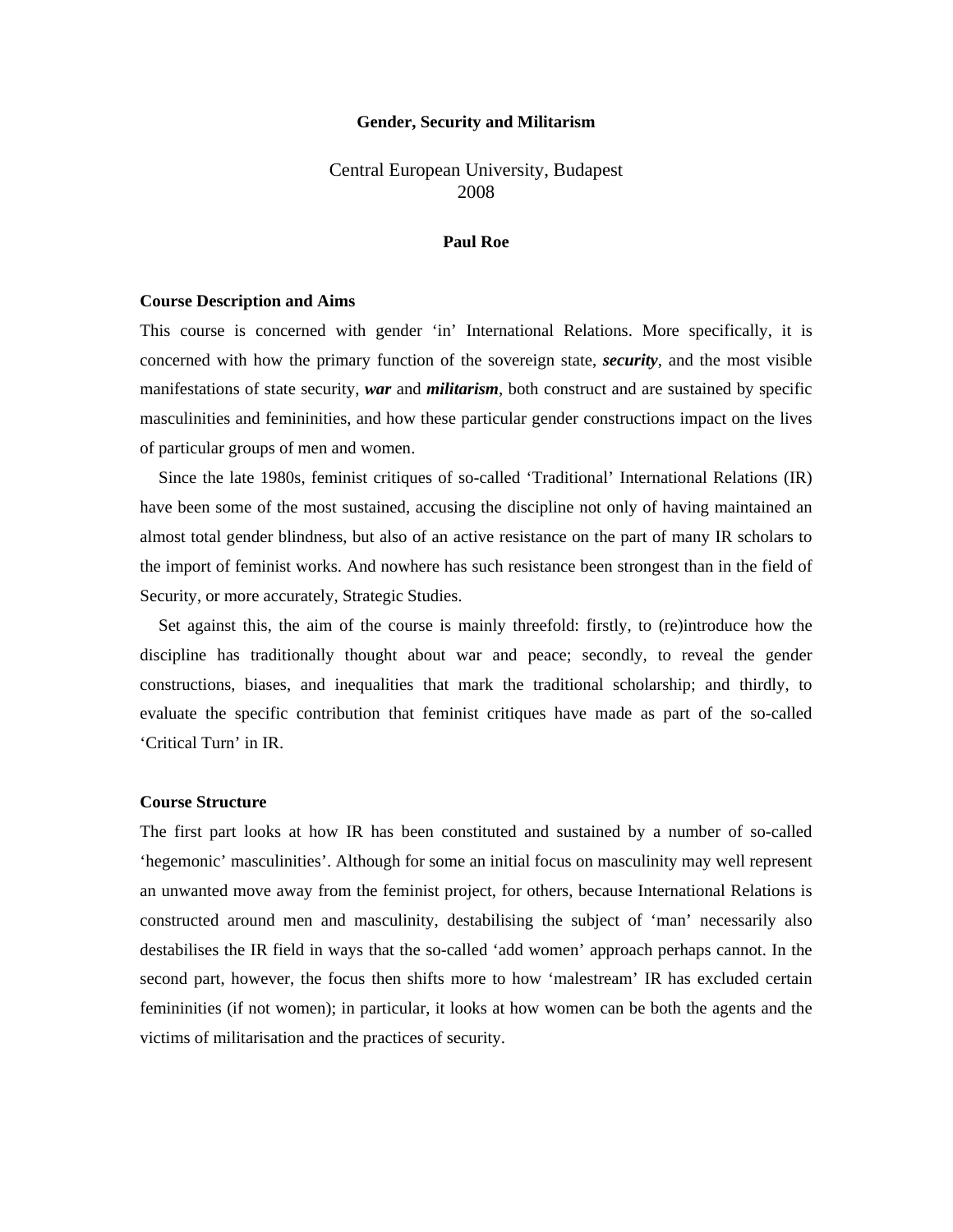#### **Learning Outcomes**

The course is designed to produce the following main learning outcomes: The ability to identify IR's traditional assumptions informing thinking about war and peace; The ability to comprehend the gendered nature of what makes war and thinking about war possible;

The ability to recognise in what way feminist-informed critiques of IR both constitute and contribute to debates as part of so-called Critical Security Studies;

The ability to both recognise and formulate questions that contribute to such existing debates.

#### **Teaching Method**

For this course, there are no lectures. Instead, students will participate in seminars where they are expected to form their own opinions through 'critical' evaluation of the readings. Seminar discussion will be structured around a short presentation of the topic, in which students will (briefly) summarise and then critique the readings. For each seminar, there will be one or two key texts (which are in the course reader). The purpose of the seminar is to 'evaluate' assumptions and arguments. For the topics discussed, there is not necessarily a right answer. What is important is to focus on the way that people think.

#### **Method of Assessment**

Each student will be assessed through a combination of seminar contribution, oral presentation, and written work. In terms of written work, one short term paper is required. The number of oral presentations is dependent on the number of students taking the class, but is likely to be either one (relatively high number) or two (relatively low number). The topic of the term paper, approximately 2,500 words in length, is of the students own choosing, although it should be written on something different to the oral presentation(s).

For the final grade, should there be **one** oral presentation, then: 65% is given to the term paper, 25% to the oral presentation, with the final 10% being allotted to seminar attendance and contribution. Should there be **two** oral presentations, then: 40% is given to the term paper, 25% to each oral presentation (total 50%), and 10% to seminar attendance and contribution.

#### **Week 1/Seminar 1. Introduction**

The first seminar will act as a brief introductory class where the nature of the course is discussed, together with the expectations of both the professor and students. Here, initial oral presentations will be assigned.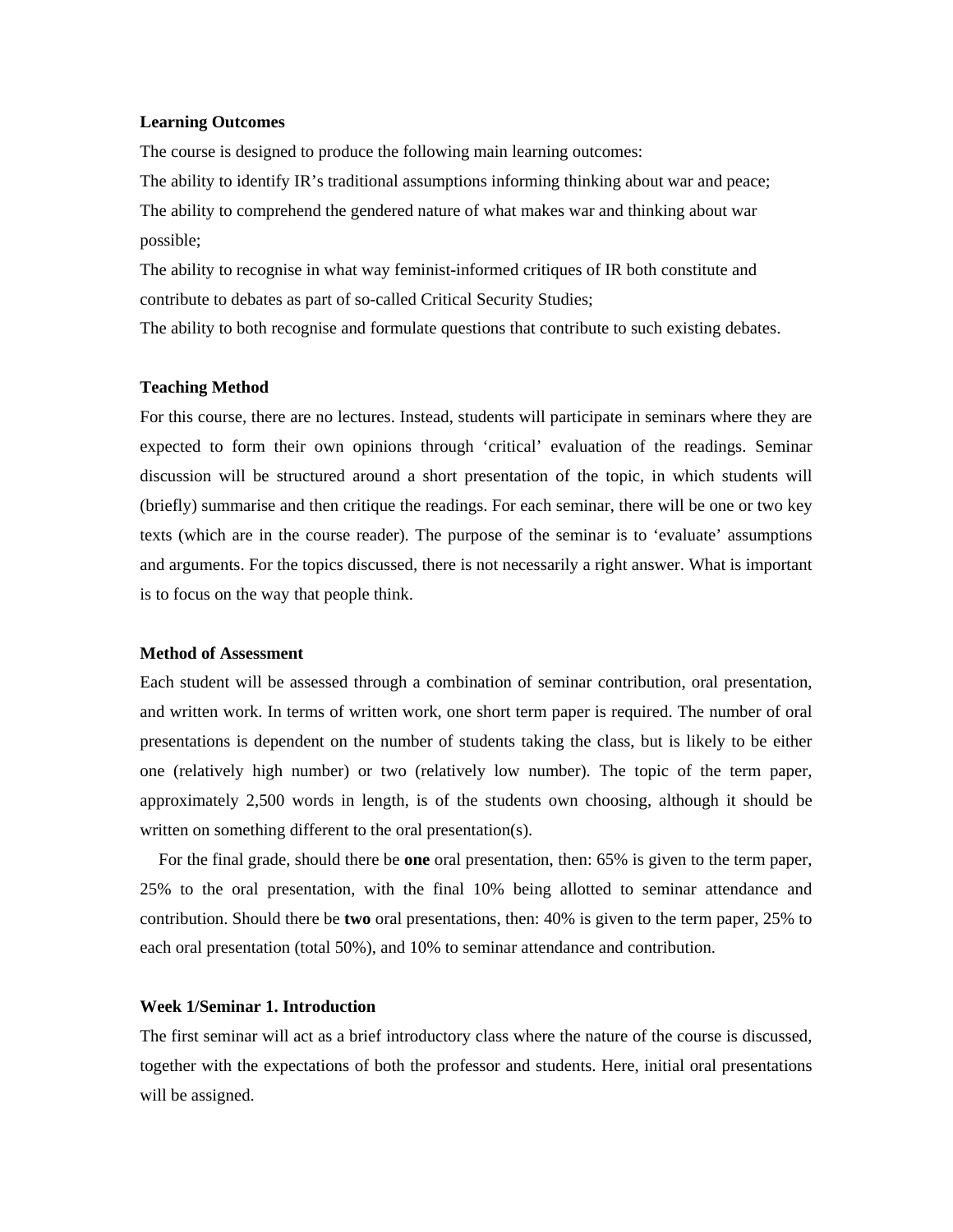Although there is no oral presentation for this first seminar, the following texts will help students to familiarise themselves with the general nature of the debate.

#### Further Reading:

Adam Jones, 'Does 'Gender' Make the World Go Round? Feminist Critiques of International Relations', *Review of International Studies*, vol.22, no.3, 1996.

J. Anne Tickner, 'You Just Don't Understand: Troubled Engagements Between Feminists and IR Theorists', *International Studies Quarterly*, vol.41, no.4, 1997.

Tickner, 'What is Your Research Program? Some Feminist Answers to International Relations Methodological Questions', *International Studies Quarterly*, vol.49, no.1, 2005.

Gillian Youngs, 'Feminist International Relations: A Contradiction in Terms? Or: Why Women and Gender are Essential to Understanding the World We Live In', *International Affairs*, Vol.80, no.1, 2004.

Robert O. Keohane, 'Beyond Dichotomy: Conversations Between International Relations and Feminist Theory', *International Studies Quarterly*, vol.42, no.1, 1998.

Craig N. Murphy, 'Seeing Women, Recognizing Gender, Recasting International Relations', *International Organization*, vol.50, no.3, 1996.

#### **(Hegemonic) Masculinities in International Relations**

#### **Week 1/Seminar 2. A Question of Men?**

Key Text:

Charlotte Hooper, 'Masculinities in IR and the 'Gender Variable': A Cost-Benefit Analysis for (Sympathetic) Gender Sceptics', *Review of International Studies*, vol.25, no.3, 1999.

## Further Reading:

Marysia Zalewski & Jane Papart (eds.), *The "Man" Question in International Relations* (Boulder: Westview Press, 1998), Chapter 3: Steve Smith, '"Unacceptable Conclusions" and the "Man" Question: Masculinity, Gender, and International Relations'; Chapter 5: Murphy, 'Six Masculine Roles in International Relations and their Interconnection: A Personal Investigation'.

Jan Jindy Pettman, *Worlding Women: A Feminist International Politics* (New York: Routledge, 1996), Chapter 5: 'Men, Masculinities and War'.

Hooper, *Manly States: Masculinities, International Relations and Gender Politics* (New York: Columbia University Press, 2001), Chapter 2: 'Masculinities and Masculinism'; Chapter 3: 'Masculinities in International Relations'.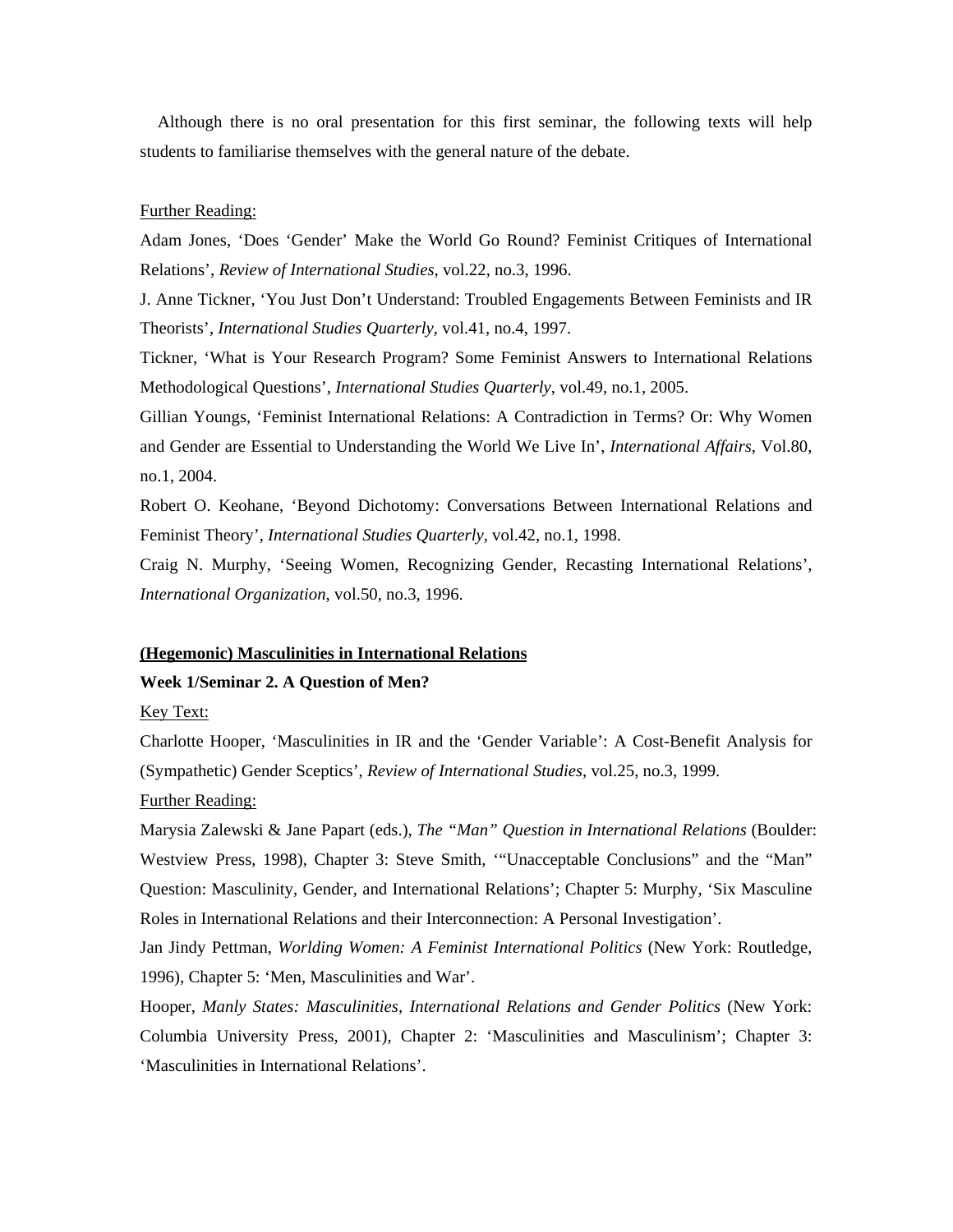Stefan Dudink, Karen Hagerman, & John Tosh (eds.), *Masculinities in Politics and War* (Manchester: MUP, 2004), Chapter 3: Tosh, 'Hegemonic Masculinity and the History of Gender'.

#### **Week 2/Seminar 3. Militarised Masculinity: The Politics of Soldiering**

## Key Text:

Cynthia Enloe, *The Morning After: Sexual Politics at the End of the Cold War* (Berkely: University of California Press, 1993), Chapter 3: 'Beyond Steve Canyon and Rambo: Histories of Militarized Masculinity'.

## Further Reading:

Jean Bethke Elshtain, *Women and War* (Brighton: Harvester Press, 1987), Chapter 6: 'Men: The Militant Many: The Pacific Few'.

Miriam Cooke & Angela Woollacott (eds.), *Gendering War Talk* (Princeton: PUP, 1993), Chapter 4: Lynda E. Boose, 'Techno-Masculinity and the "Boy Eternal": From the Quagmire to the Gulf'.

Zalweski & Papart (eds.), *The "Man" Question in International Relations*, Chapter 6: Steve Niva, 'Tough and Tender: New World Order Masculinity and the Gulf War'.

#### **Week 2/Seminar 4. Militarised Masculinity: The Politics of Peacekeeping**

## Key Text:

Sandra Whitworth, *Men, Militarism, and UN Peacekeeping* (Boulder: Lynne Rienner, 2004), Chapter 4: 'Canada: Peacekeeping Country Par Excellence?'

#### Further Reading:

Ken Booth (ed.), *Critical Security Studies and World Politics* (Boulder: Lynne Rienner, 2005), Chapter 4: Whitworth, 'Militarized Masculinities and the Politics of Peacekeeping'.

Whitworth, *Men, Militarism, and UN Peacekeeping*, Chapter 6: 'Militarized Masculinity and Blue Berets'; Chapter 7: 'Conclusion: Do Warriors Make the Best Peacekeepers?'

Paul Highgate & Marsha Henry, 'Engendering (In)security in Peace Support Operations', *Security Dialogue*, vol.35, no.4, 2004.

Enloe, *The Morning After*, Chapter 1: 'Are UN Peacekeepers Real Men? And Other Cold War Puzzles'.

# **Week 3/Seminar 5. Militarised Masculinity (?): Gays in the Military**  Key Text: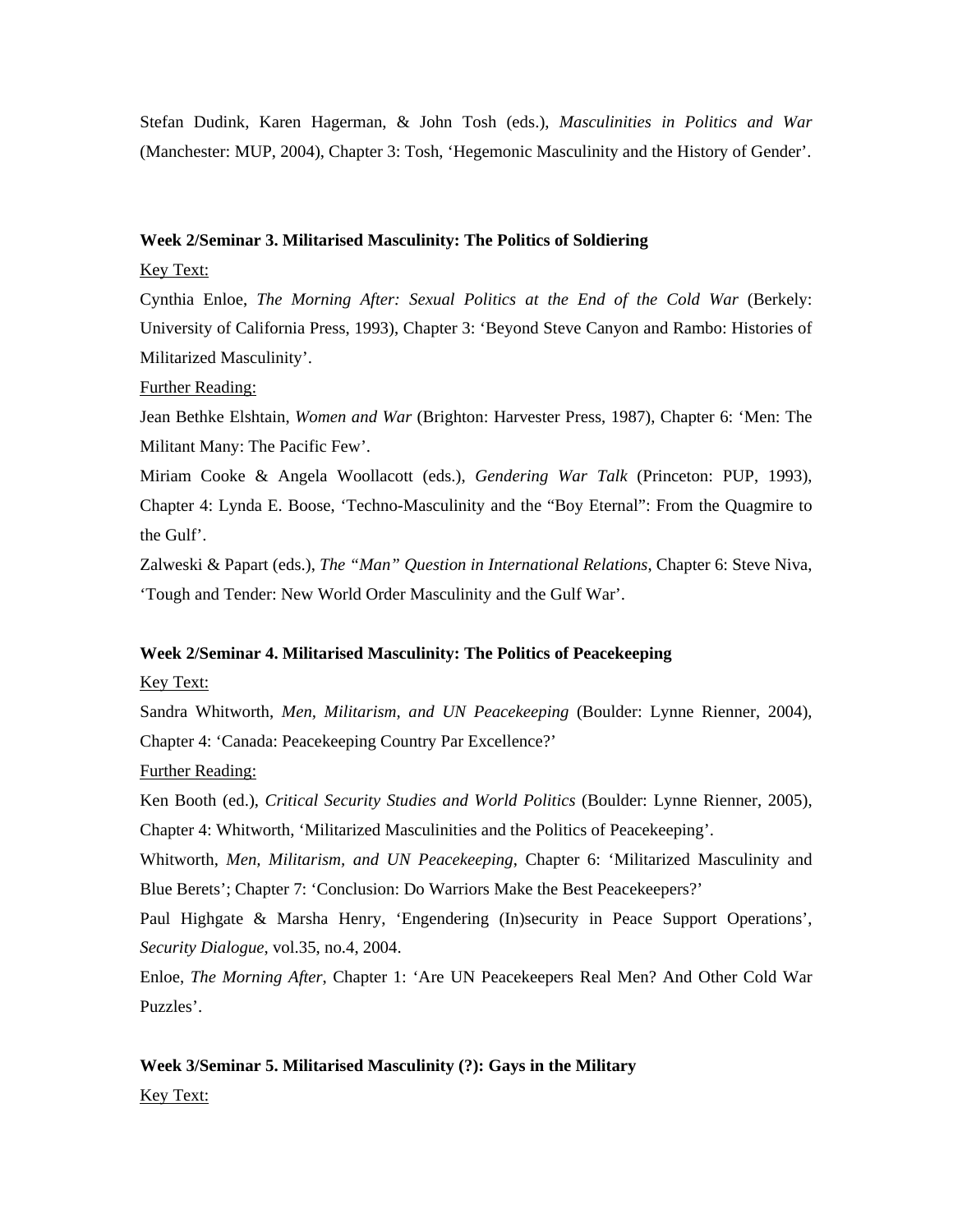Elizabeth Kier, 'Homosexuals in the U.S. Military: Open Integration and Combat Effectiveness', *International Security*, vol.23, no.2, 1998.

## Further Reading:

Aaron Belkin & Melissa Sheridan Embser-Herbert, 'A Modest Proposal: Privacy as a Flawed Rationale for the Exclusion of Gays and Lesbians from the U.S. Military', *International Security*, vol.27, no.2, 2002.

Tarak Barkawi & Christopher Dandeker, Melissa Wells Petry, Elizabeth Kier, 'Right and Fights: Sexual Orientation and Military Effectiveness', *International Security*, vol.4, no.1, 1999. Zalewski & Papart (eds.), *The "Man" Question in International Relations*, Chapter 7: Carol Cohn, 'Gays in the Military: Texts and Subtexts'.

#### **Week 3/Seminar 6. Militarised Masculinity: 'Defence Intellectuals'**

Key Text:

Carol Cohn, 'Sex and Death in the Rational World of Defence Intellectuals', *Signs*, vol.12, no.4, 1987.

## Further Reading:

Cooke & Woollacott (eds.) *Gendering War Talk*, Chapter 10; Cohn, 'Wars, Wimps, and Women: Talking Gender and Thinking War'.

Cohn & Sara Ruddick, 'A Feminist Ethical Perspective on Weapons of Mass Destruction', *Boston Consortium on Gender, Security, and Human Rights*, Working Paper no.4, 2003.

Cohn, Felicity Hill, & Ruddick, 'The Relevance of Gender for Eliminating Weapons of Mass Destruction', *Disarmament Diplomacy*, no.80, 2005.

## **Week 4/Seminar 7. Militarised Masculinity: The Revolution in Military Affairs**

Key Text:

Cristina Masters, 'Bodies of Technology: Cyborg Soldiers and Militarized Masculinities', *International Feminist Journal of Politics*, vol.7, no.1, 2005.

## Further Reading

Chris Hables Gray (ed.), *The Cyborg Handbook* (New York: Routledge, 1995), Chapter 2.7: Ken Robins & Les Levidon, 'Socializing the Cyborg Self: The Gulf War and Beyond'; Chapter 6.6: Hables Gray and Steve Mentor, 'The Cyborg Body Politic'.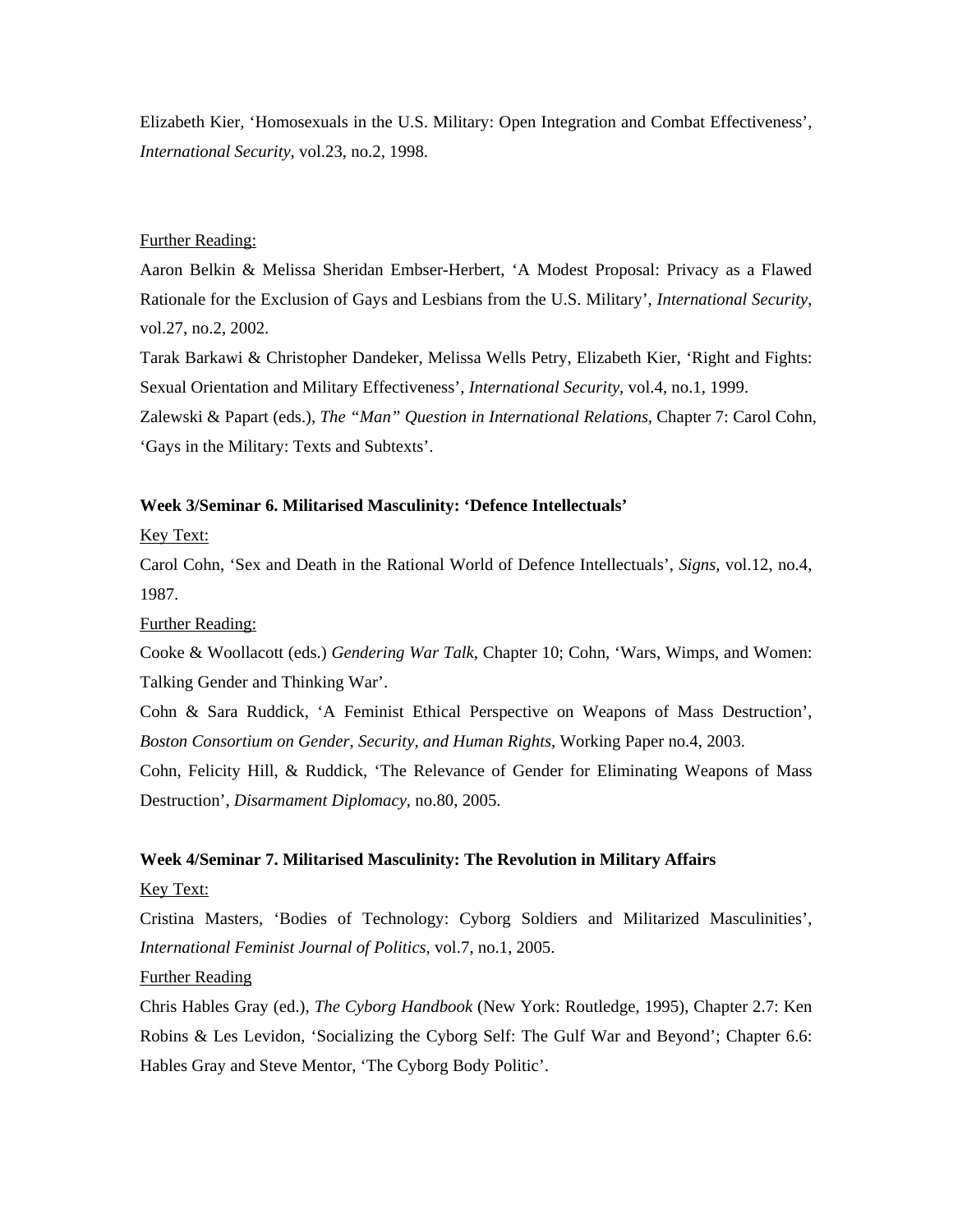#### **Where are the Women?**

## **Week 4/Seminar 8. Film:** *Fahrenheit 9/11*

For this seminar, there will be a screening of Michael Moore's 2004 film Fahrenheit 9/11. The purpose is to provoke discussion (for week 5/Seminar 9 below) as to how, and with what implications, such a powerful critique of the Bush administration and the US-led war in Iraq nonetheless perpetuates certain hegemonic masculinities and, in doing so, largely marginalizes women's voices.

## **Week 5/Seminar 9:** *Fahrenheit 9/11* **continued: Where are the Women?**

#### Key Texts:

Sarah Rasmussen, 'Masculinity and Fahrenheit 9/11: The Temperature at Which My Feminist Temper Burns'; April Lidinsky, 'The Gender of War: What Fahrenheit 9/11's Women (Don't) Say'; Jasmine Champenois, 'God Bless the Army', *International Feminist Journal of Politics*, vol.7, no.1, 2005.

## Further Reading:

Various Authors, 'Women: Where are They in Wars and How Can They be Heard', *International Feminist Journal of Politics*, vol.7, no.3, 2005.

Lois Ann Lorentzen & Jennifer Turpin (eds.), *The Women and War Reader* (New York: NYUP, 1998), Chapter 2: Jodi York, 'The Truth About Women and Peace'; Chapter 23: Ruddick, '"Women of Peace: A Feminist Construction'.

Christine Sylvester, *Feminist International Relations* (Cambridge: CUP, 2002), Chapter 10: 'Some Dangers in Merging Feminist and Peace Projects'.

Robin L. Riley, 'So Few of Us and So Many of Them: US Women Resisting Desert Storm', *International Feminist Journal of Politics*, vol.7, no.3, 2005.

## **Week 5/Seminar 10. Femininities: The 'Feminisation' of the Military (?)**

#### Key Texts:

Martin Van Creveld, 'The Great Illusion: Women in the Military'; Elshtain, ''Shooting' at the Wrong Target: A Response to Van Creveld'; Christopher Coker, 'Humanising Warfare, or Why Van Creveld Might be Missing the Big Picture', *Millennium*, vol.29, no.2, 2000.

## Further Reading:

Joshua Goldstein, *War and Gender* (Cambridge: CUP, 2001), Chapter 2: 'Women Warriors: The Historical Record of Female Combatants'.